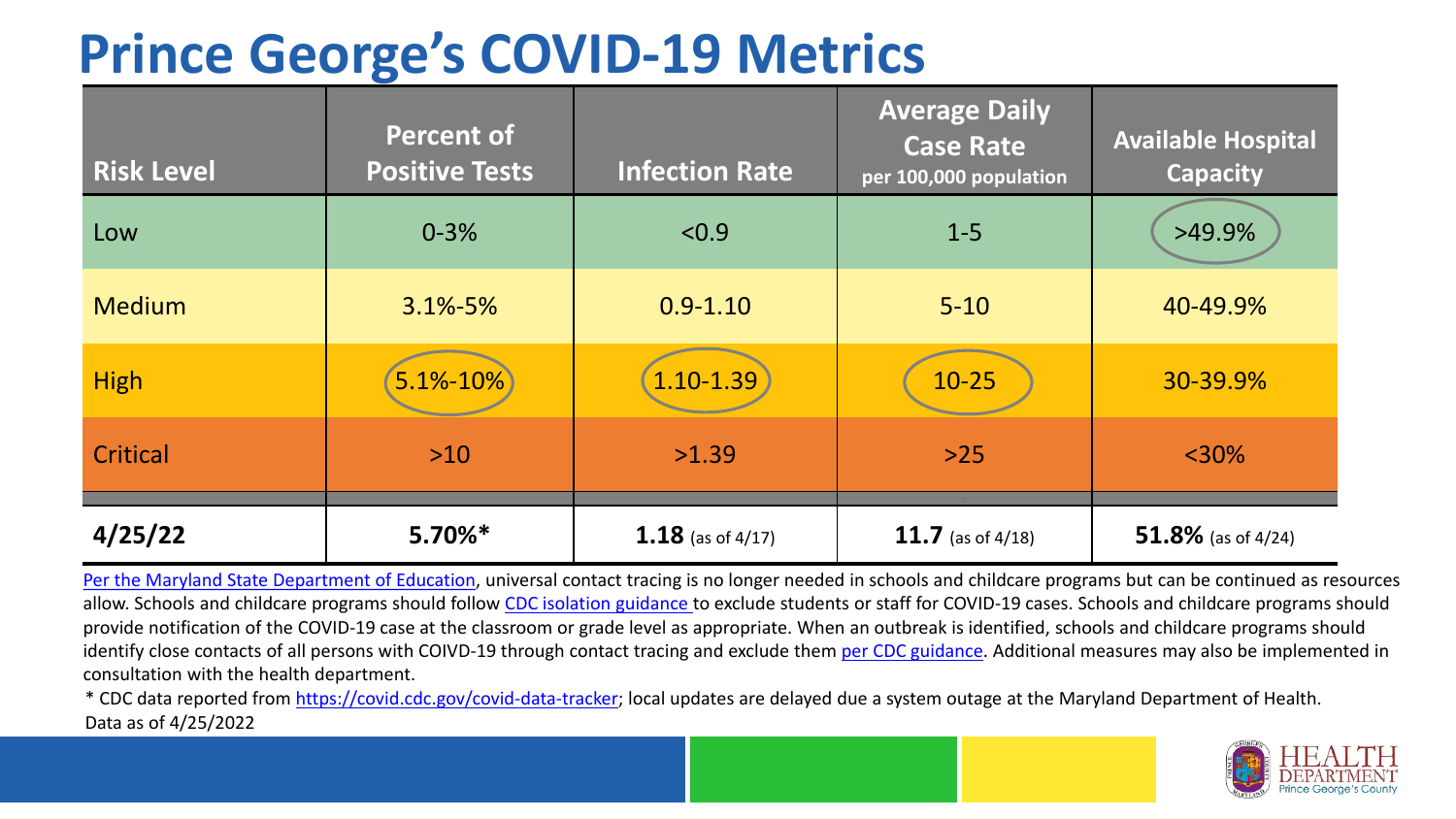# **COVID-19 Community Level and Vaccination**

Per the [CDC COVID-19 Community Levels](https://www.cdc.gov/coronavirus/2019-ncov/science/community-levels.html#anchor_82254) and the [Maryland State Department of Education,](https://earlychildhood.marylandpublicschools.org/system/files/filedepot/3/covid_guidance_full_080420.pdf) people with COVID-19 symptoms, a positive test, or exposure to someone with COVID-19 should follow CDC guidance for isolation and quarantine and wear a mask regardless of the COVID-19 Community Level. According to the CDC, [vaccination](https://www.cdc.gov/coronavirus/2019-ncov/prevent-getting-sick/prevention.html) is considered the leading prevention strategy for those who are eligible.



\*\* Local vaccination data reported as of 4/24/2022

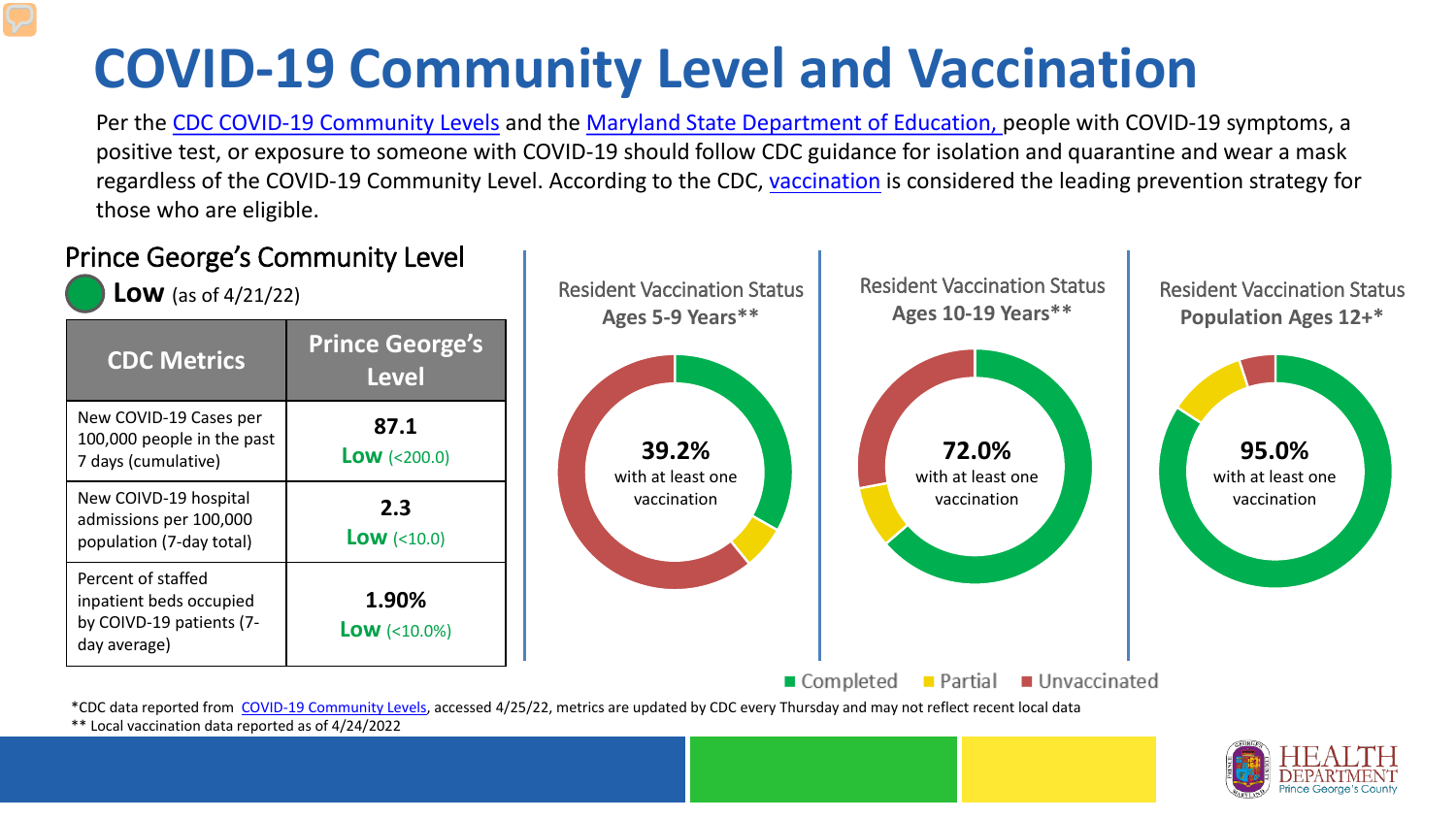## **Infection Rate for Prince George's County**



#### **Estimated by ovidActNow.org**

Accessed 4/25/2022. Each data point is a 14-day weighted average. Presented as the most recent seven days of data as a dashed line, as data is often revised by states several days after reporting.

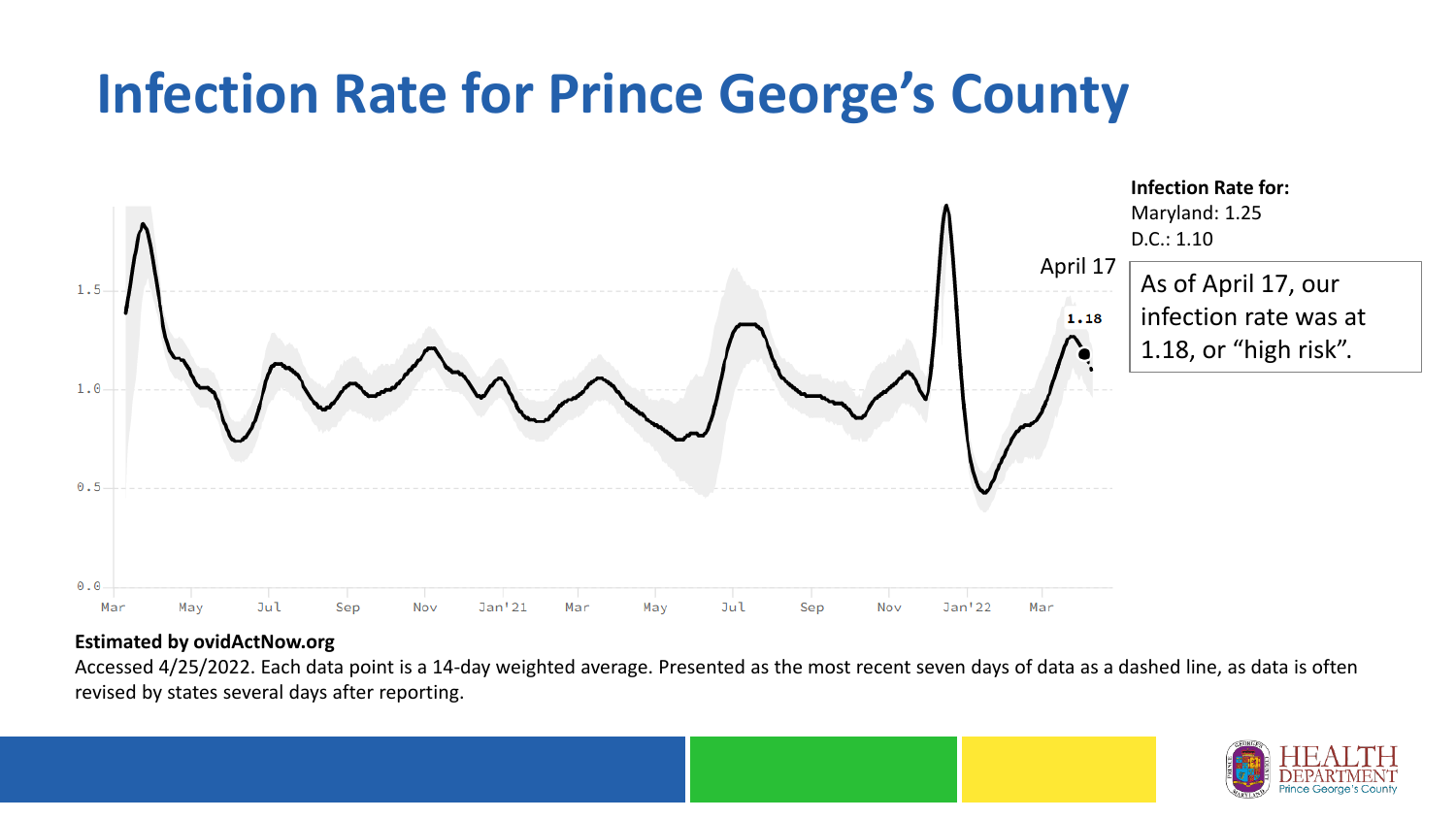### **Average Daily Case Rate** (7-day Average by test date)

**The average daily case rate at the beginning of last week was 11.7 new cases per 100,000 residents.** Our case rate has increased for nearly one month from a low of 2.3 cases per 100,000 residents (3/23).

**Average New COVID-19 Cases Per Day Per 100,000 Residents**